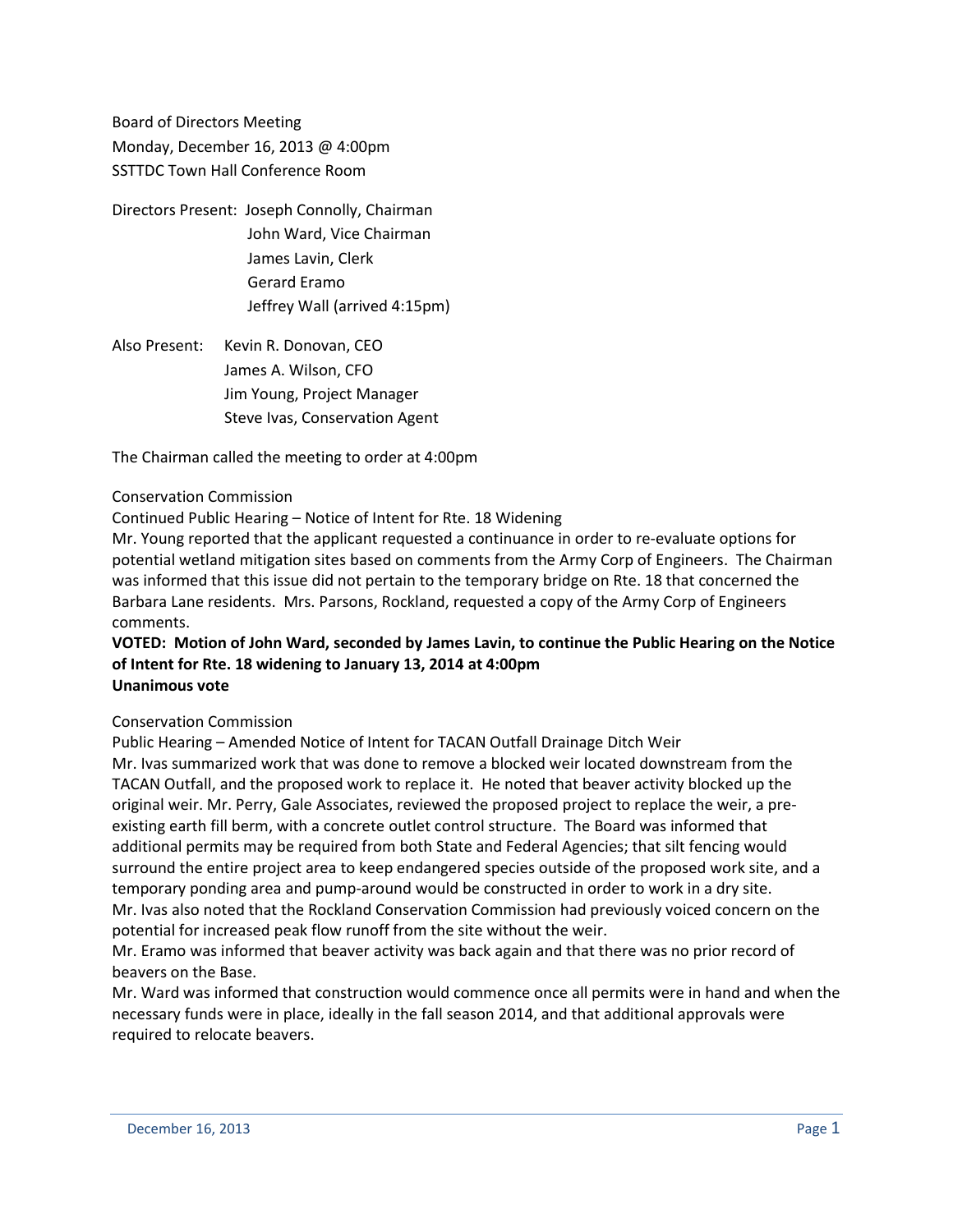Mr. Lavin was informed that fish from French's Stream made it all the way up to the eastern storm water pond off Memorial Grove Avenue.

### PUBLIC COMMENT

Ms. Parsons, Rockland, was informed that the proposed weir was an open box structure with arches that would allow safe passage for fish, that the black alder vegetation died off because of fluctuating water levels due to beaver activities, and she confirmed that the original berm was a runoff control point for both the TACAN outfall and the easterly side of the TACAN area.

Ms. White, Wetland Strategies, noted the proposed reconstruction project was not contemplated during the EIR process and would most likely trigger a Notice of Project Change; she also recommended a conservation seed mix to restore indigenous wetland plantings along the banks of the ditch. Ms. White also mentioned that ACOE Appendix C may need to be submitted to the ACOE prior to conducting work. Mr. Bromberg, Rockland, was informed that the two proposed 24" arches would perform similar to the two former 18" round pipes, and what was thought to be a failure in the pipes turned out to be blockage by beavers. The blockage raised the water level to the top of the berm. Preventive measures were taken to prevent downstream problems. The proposed weir with "beaver deceiver cages" would help prevent future weir blockages and allow easier maintenance of the weir.

Mr. Nover, Rockland Conservation Commission Agent, was informed that calculations on the proposed weir design included projections for peak runoff at full build-out of the Base. He asked that the hearing be continued to allow sufficient time for a complete review of the amended NOI, and noted that until the weir was replaced there would be potential for serious downstream flooding impacts to Rockland. He requested an interim solution be put in place until reconstruction began. The Chairman asked the applicant to work with the Rockland Conservation Commission's Agent.

Mr. Young noted that SSTTDC had not received NHESP's review letter and recommended the Public Hearing be continued to the next meeting.

# **VOTED: Motion of John Ward, seconded by James Lavin, to continue the Public Hearing on the Amended Notice of Intent for the TACAN Outfall Drainage Ditch Weir to January 13, 2013 @ 4:00pm Unanimous vote**

## FY14 Infrastructure Special Assessment

The CFO noted that the terms in the bond authorization required the Board of Directors to approve the "Annual Assessment Report and Amendment of the Assessment Roll for the Collection of Assessments". The Report included the FY14 amended tax roll, property ownership changes, special assessment and source of funding for the FY14 2010A Bond debt service of \$1,052,817. The Board was informed that DOR had certified the tax rate and land values, and that the calculation of taxes to be pledged to the debt service by SSTTDC was \$492K, leaving a Special Assessment of \$535K. The Board of Assessors had met earlier in the day and approved the Special Assessment approach. Board Measure 13-044

**VOTED: Motion of Jeffrey Wall, seconded by Gerard Eramo, that the Board of Directors approve the FY14 Annual Assessment Report and Amendment of the Assessment Roll for the Collection of Assessments for FOST 1 and 2 as submitted to the Corporation by MUNICAP in November, 2013 and in accord with the approved bond authorization of April 27, 2010 Unanimous vote**

#### Food Vendor License

The Board reviewed the food vendor renewal application of Willy's Treats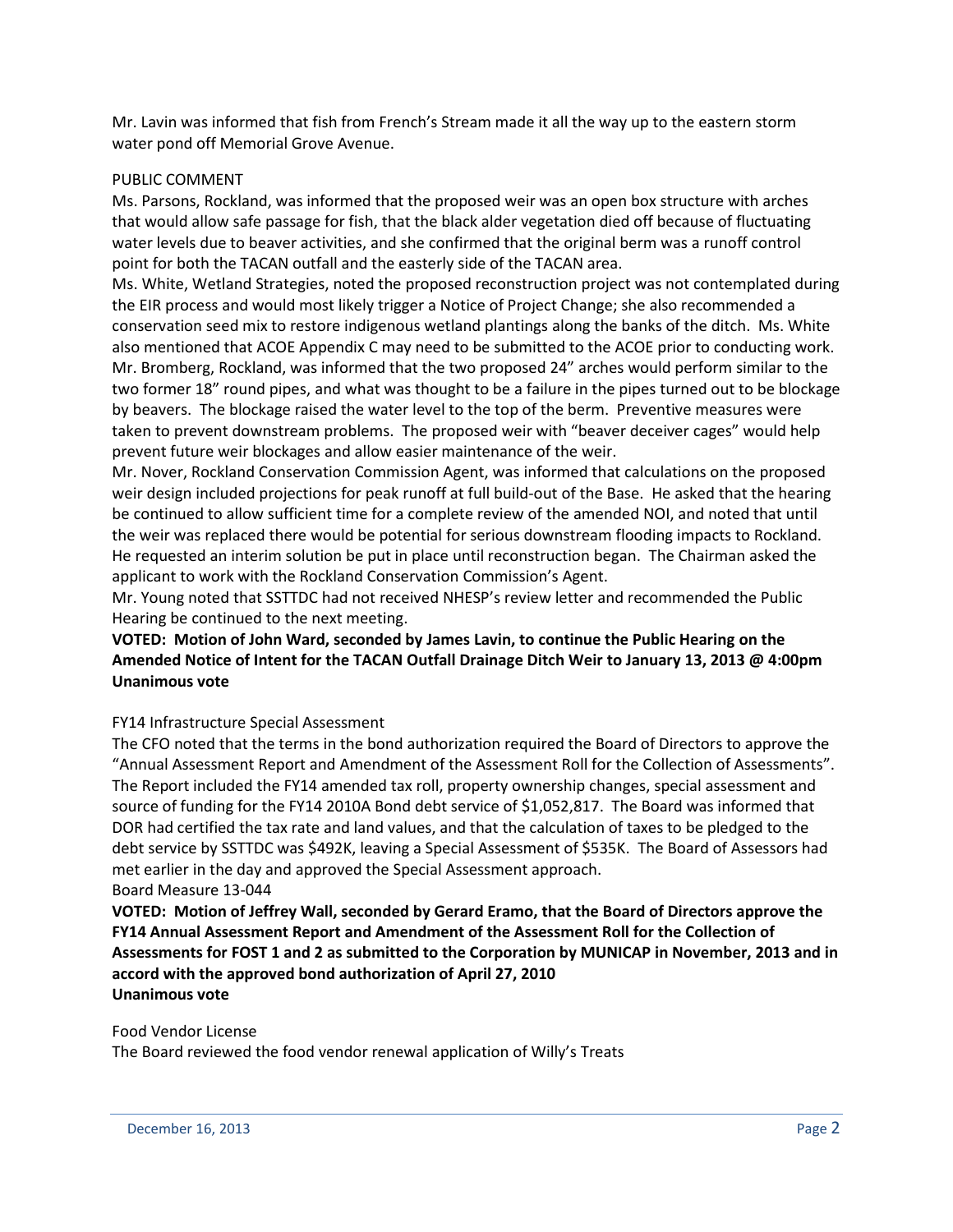#### Board Measure 13-046

**VOTED: Motion of Gerard Eramo, seconded by John Ward, in accordance with the provisions of NAS South Weymouth General Municipal Codes, Section 7.2 Regulation of Food Vendors and Amendments and additions thereto, a Permit is granted to Willy's Treat's; license to expire on December 31, 2014 Unanimous vote**

### Discussion of Development at SSTTDC

The Board was informed that after various Starwood presentations the CEO and CFO had identified areas of agreement, and that those areas of agreement could be accomplished by written agreement between the two parties. The CEO reviewed a Board resolution and a recommendation to adopt it. Mr. Ward stated it was an interesting proposal, but the Board needed to go further given the fact that Starwood stopped development on this project back in January 2013, and engaged in a public relations campaign and a lobbying effort, by their agent William Ryan, to discredit SSTTDC. Mr. Ward further stated that the Master Developer was obligated, per the Disposition and Development Agreement, to follow the Master Plan; instead they proposed legislation that would nullify that plan and violate the DDA. Mr. Ward suggested that Starwood be notified that they are in default and should within 30 days drop their proposed legislation and work with SSTTDC to revise legislation.

Mr. Eramo stated the recommended resolution was a good base to move forward, to sit down with Starwood and work things out.

Mr. Lavin voiced his frustration that no effort by LNR had been made to revitalize stalled commercial development when there clearly were good opportunities to start a heavy marketing campaign to induce developers to come to the Base. It's time to work together.

Mr. Wall noted that the Starwood presentation frequently referred to the phrase "work together" and that the proposal had some good points; but Starwood was not working together with SSTTDC. Mr. Wall stated that LNR and SSTTDC had a disposition and development contract together that needed to be fulfilled. The CEO/CFO resolution would help fulfill the DDA contract. Starwood should show good faith to revise the legislation and submit it together with SSTTDC and the 3 Host Communities.

Mr. Connolly stated he received a call from Mr. Barry, Starwood, to discuss a way to work out differences. Mr. Connolly indicated this was a good first step. He also received a call from Mr. Glantz, noting that they had a difference of opinion. The Chairman thanked the CEO and CFO for their proposal.

## **VOTED: Motion of John Ward, seconded by James Lavin, to find the Master Developer, LNR South Shore LLC/Starwood CPG Operations LLC in default of Section 6.3 of the Development and Disposition Agreement and notify them that they have 30 days to cure by withdrawing the legislative proposal and negotiating a path forward with SSTTDC and the Host Communities 3-2 vote, Connolly and Wall opposed**

The Board unanimously agreed to adopt the CEO's and CFO's 13 point resolution.

**VOTED: Motion of Jeffrey Wall, seconded by James Lavin, that given the urgency expressed by the Master Developer at a public meeting on December 10, 2013 and its express desire to find solutions; the Board of Directors is prepared to agree with the Developer on the following declarations and commitments made by the Master Developer at said meeting:**

**1) That SSTTDC and the Master Developer will jointly work with the Secretary of Administration and Finance in seeking a remedy to the so-called "Claw Back" portion of an Agreement between the Commonwealth of Massachusetts and SSTTDC as amended and dated March 4, 2010.**

**2) Authorize LNR South Shore LLC to immediately procure and finance the water supply and**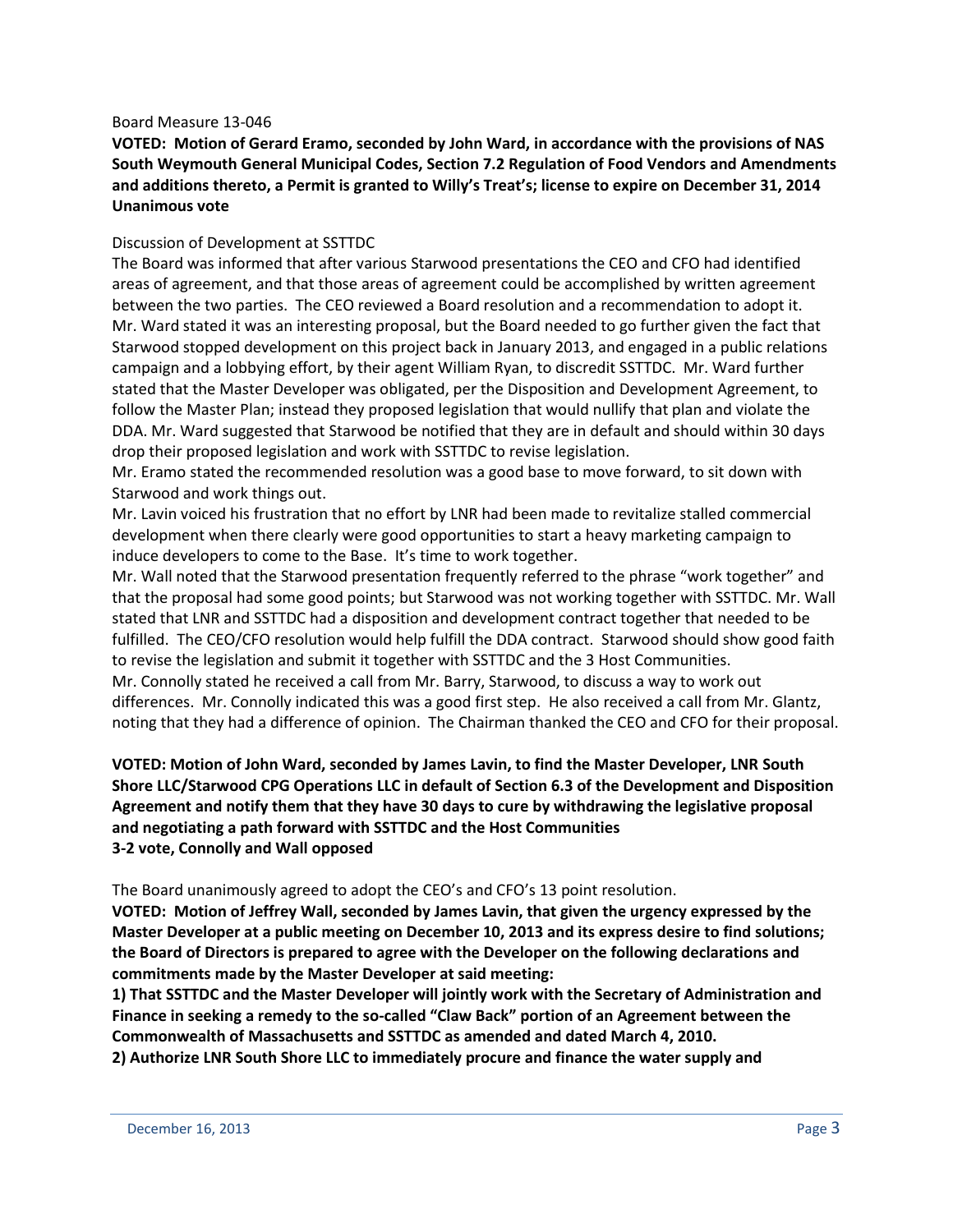**wastewater capacity for development of the former NAS South Weymouth.**

**3) That LNR South Shore LLC joins with SSTTDC to explore a funding schedule for the Commonwealth to absorb the costs of the so-called Parkway Phase 2 Improvements and the East-Side Improvements. 4) That LNR South Shore LLC immediately propose changes in the commercial zoning within the jurisdictional boundaries of SSTTDC in order that the three Communities may vote during FY14 in accord with current law on the proposal.**

**5) That the outstanding construction 'punch list items' for future public roadway improvements be immediately completed by LNR South Shore LLC and presented to the Board of Directors as being ready for turnover to SSTTDC.**

**6) That the "Amenities" itemized in Exhibit B of the Reuse Plan be reaffirmed as those facilities the Master Developer will construct. The construction will be timed in accord with the number of completed housing units defined in the Reuse Plan.**

**7) That the Master Developer, now and forever, agrees to pay the so-called Entitlement Fees specified in the DDA to SSTTDC.**

**8) That the Master Developer immediately present to the Board of Directors development plans for residential units in order that construction may commence in the spring of 2014. These plans will exhibit good faith to the Commonwealth while it is considering changes to the existing "claw back" Parkway agreement and producing needed revenue for the Project.**

**9) That the Master Developer immediately commence its PBC obligations for FOST 1 and 2 properties 10) Given that the Master Developer recently hired expertise in the area of Commercial Development and that it has expressed that it has achieved a national reputation for commercial development, the Board of Directors request a proposal from the Master Developer regarding public financial incentives in the nature of TIFs that would attract commercial developers to the site along with any other concepts for attracting commercial development in the Project.**

**11) That the Master Developer presents it's "readily available" Master Plan including water and wastewater solutions to the Board of Directors. This plan would enable the Communities to review and comment on the plan in light if its stated desire to complete the project.**

**12) That all roadways constructed by the Master Developer at Southfield will be in accord with or exceed the standards utilized by the Communities or SSTTDC whichever achieves a higher standard of craftsmanship.**

**13) That the Developer provides the financing plan for up to \$175M bond issuance requested in the proposed legislation and that said plan will not adversely affect the Towns and Residents of SouthField by increasing fees beyond the current level.**

**The Board agrees with these commitments expressed by the Master Developer and in accord with paragraph 14 of the existing Enabling Act the Board is willing to consider and recommend to the Communities changes in the Reuse Plan and/or Master Plan and/or Zoning By-Laws that will assist in expediting development of the Project.**

**Unanimous vote**

Minutes were tabled to the next meeting.

## **VOTED: Motion of Gerard Eramo, seconded by Jeffrey Wall, to adjourn the meeting**

## **Unanimous vote**

The meeting ended 4:55pm